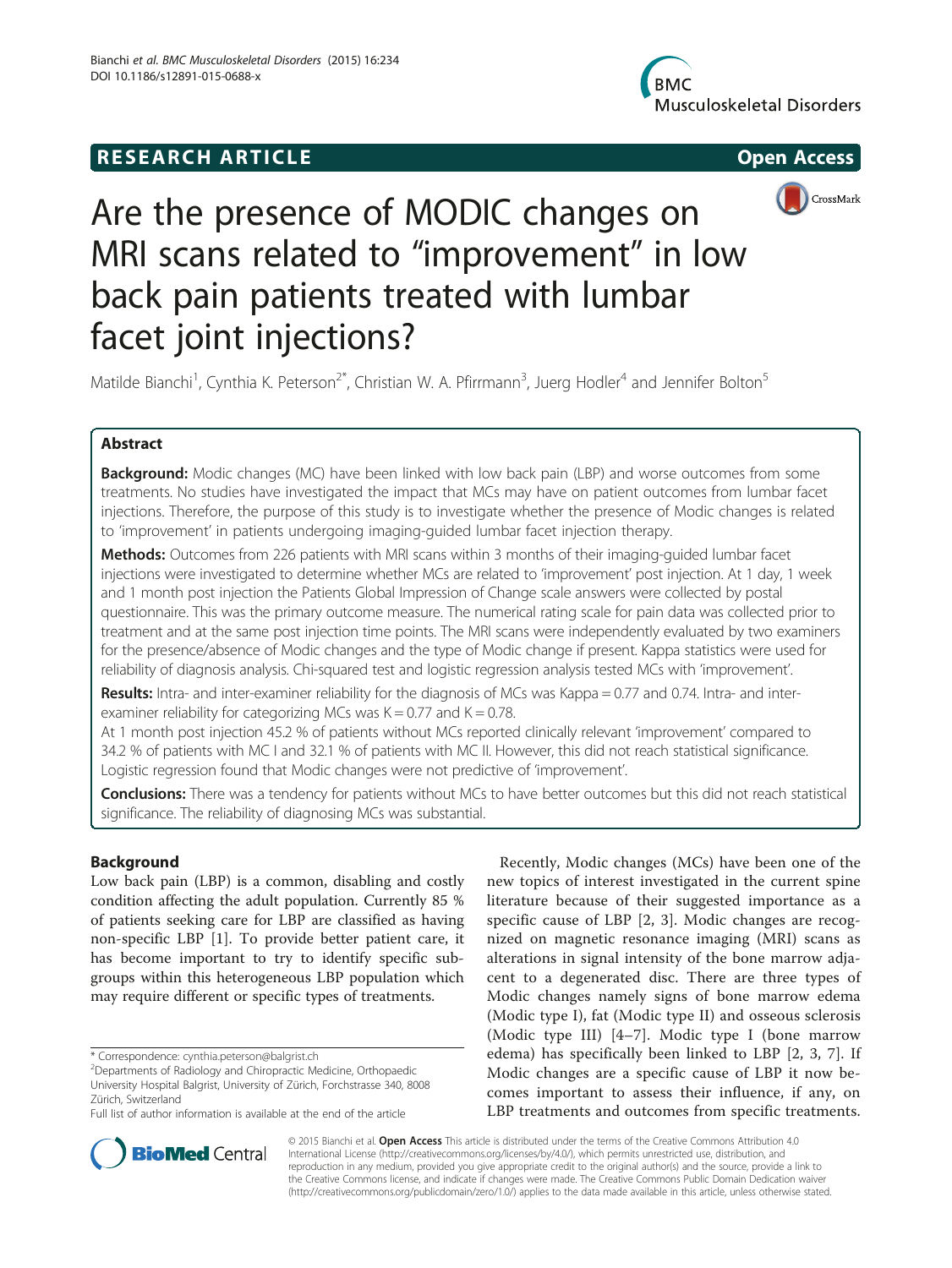In 2011 Jensen and Leboeuf-Yde [\[4](#page-8-0)] performed a systematic critical literature review to investigate if there is evidence in the literature that the presence of MCs at baseline is associated with a favourable outcome depending on the treatment provided for LBP. The six studies found were too few, too heterogeneous and often lacking in adequate methodological rigour, to make a definitive conclusion as to if and how MCs are an indication for specific therapies for LBP. Since that time, there is one additional randomized controlled clinical trial (RCT) and two recent cohort studies [\[5](#page-8-0)–[7](#page-8-0)] evaluating the link between MCs and clinical outcomes. The RCT compared rest therapy with exercise in patients with Modic changes and found no significant differences in outcomes between these two groups. However, the treatments were not compared with patients who did not have Modic changes. The cohort studies, using fairly large sample sizes, showed that the presence of MC type I changes, at least at baseline, was associated with a poor outcome. However, specific treatments for the LBP were not evaluated. Thus, investigation of the role that Modic changes may have on treatment outcomes in LBP patients remains in its infancy.

If Modic changes are a specific cause of LBP, it is hypothesized that patients with MC type I, the inflammatory stage of the disc degeneration process, may have less favourable outcomes from imaging-guided facet joint injections as these Modic changes may be an additional cause for their LBP. In the literature there are currently no studies clearly establishing factors linked with positive or negative outcomes in the intervention of lumbar facet joint steroid injections. Therefore the aim of this study is to try to further the research on the importance of MCs in a group of non-specific LBP patients treated with therapeutic imaging-guided lumbar facet joint injections.

The specific objectives for the study were: a) to determine the reliability of detecting MCs on magnetic resonance (MRI) scans in patients receiving imaging-guided lumbar facet injections; b) to determine whether there is a difference in outcome between LBP patients with and without MCs treated with therapeutic imaging-guided lumbar facet injections.

## Methods

#### Ethics approval

Ethics approval was obtained for all imaging-guided injections and collection of patient follow-up self-reported data from the Orthopaedic University Hospital Balgrist and the Canton of Zürich ethics committees (EK 12/2009). Informed consent was obtained from every patient.

#### Patients

Over 400 patients received imaging-guided lumbar facet injections from June 2009 up to April 2013 at this Hospital, and returned outcomes-based postal questionnaires. These lumbar facet injection patients are part of the large, ongoing, imaging-guided therapeutic injections outcomes database started at this hospital in 2009 as part of the quality assurance procedures. These questionnaires included the patient's global impression of change (PGIC) scale, as well as the 0 to 10 Numerical Rating Scale (NRS) for pain intensity, where  $0 = no$ pain and  $10$  = the worst pain imaginable. As this is a specialized university orthopedic hospital, the majority of patients are chronic.

Of these, a total of 226 patients met the inclusion and exclusion criteria for entry into the study. All included patients had lumbar spine MRI scans performed at this Hospital within 3 months of the imaging-guided facet injections. No distinction was made as to whether the MRI scans were performed 3 months before or after the intervention. The natural course of MCs is a long one, and thus three months was not considered long enough to influence the nature of the MC.

Exclusion criteria consisted of recent acute vertebral fractures, surgical fusions, acute traumatic Schmorl's nodes, spinal infection or tumours. Patients for whom the facet injection procedure was a contraindication, such a pregnancy and anticoagulant therapy, were also excluded from the study. A flow-chart of patient exclusions is given in Fig. [1](#page-2-0). Pain medication intake was not an exclusion criterion.

#### Lumbar facet injection treatment

The interventions were done using fluoroscopy-guided therapeutic lumbar facet joint injections performed by musculoskeletal radiologists at this hospital. Under sterile conditions (3x disinfection, sterile gloves, mask, sterile covering), fluoroscopy-guided puncture of the relevant facet joint/s were performed. Documentation of the needle position was done with contrast medium and slice imaging followed by injection of 40 mg Kenacort (Triamcinoloni acetonium; Dermapharm AG, Huenenberg AG, Switzerland) and 1 ml Ropivacaine (Naropin; Astra-Zeneca, Södertälje, Sweden). The radiologists performing these injections report that it is almost always the most degenerated facet joint/s that are targeted for treatment based on the referral requests from the orthopedic surgeons and rheumatologists.

#### MRI procedure

All MRI scans were performed at this Hospital where there are three MR scanners available (Siemens Magnetom Avanto 1.5 T, Espree 1.5 T or Verio 1.5 T). Sagittal T1 weighted, sagittal T2 weighted and transverse T2 weighted images were acquired. Protocol for the 1.5 T Avanto MR scanner: Sagittal T2 weighted (TR/TE 3740 ms/118 ms, field of view 300x300cm, slice thickness 4 mm, matrix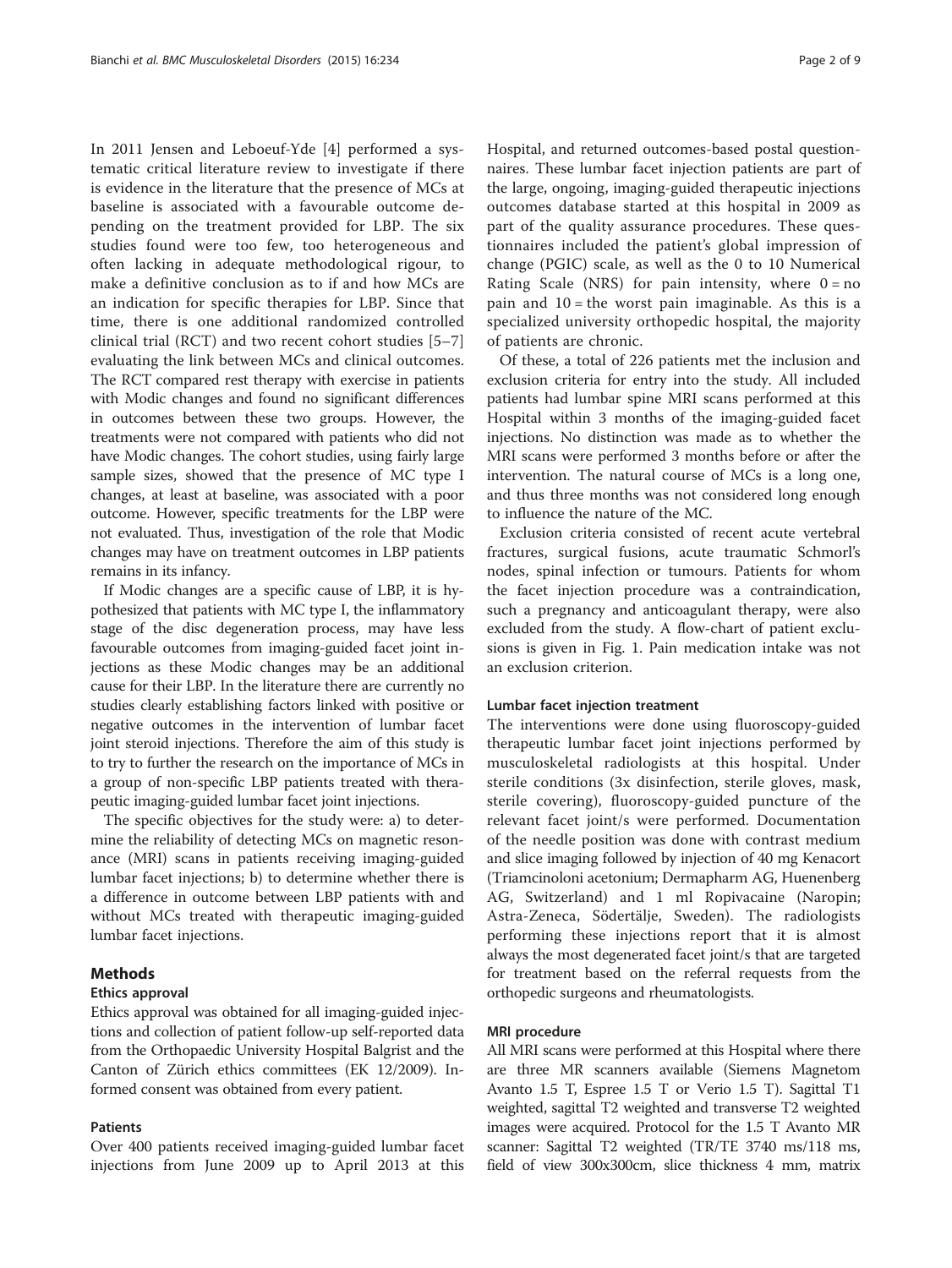<span id="page-2-0"></span>

512x256 pixels), sagittal T1 weighted images (TR/TE 500 ms/11 ms, field of view 300x300cm, slice thickness 4 mm, matrix 512x256 pixels) and transverse T2 weighted sequences (TR/TE 3700 ms/115 ms, field of view 220x220cm, slice thickness 4 mm, matrix 512x256 pixels).

#### Patient outcomes

Patient's variables included age (measured in years) and sex (female vs. male). Data on the chronicity and the reasons for low back pain were not available but it is known that most patients referred to this specialized orthopedic university hospital are chronic patients.

Overall improvement was evaluated through the use of the PGIC scale taken at 1 day, 1 week and 1 month after injection. The PGIC is a 7-point categorical scale including responses from "much better" to "much worse". For the purpose of the present study a priori definition of clinical importance consisted of only the scores of "much better" and "better" on the PGIC scales. These responses were considered clinically relevant "improvement" and this was the primary outcome measure. "Slightly better" was not considered as improvement. "Worsening" included the scores of "slightly worse", "worse" and "much worse". Based on this priori definition of clinical importance, the PGIC results were analyzed as a dichotomous categorical variable, 1 or  $2 = yes$  (improved) and  $3-7 = no$  (not improved). This is consistent with the use of this scale in several other studies [[8](#page-8-0)–[11\]](#page-8-0). The PGIC scale as the indicator of clinically relevant 'improvement' has been validated against other longer outcome measures [\[12\]](#page-8-0). The primary outcome was 'improvement' at 1 month but it was considered important to also evaluate outcomes at 1 day and 1 week as the infiltration contained both a short acting anaesthetic and the longer acting corticosteroid.

The NRS questionnaire was completed by each patient immediately prior to the injection procedure (baseline) and again at 15–20 min after injection. It was also completed at 1 day, 1 week and 1 month post injection. The NRS for pain is a standard instrument (numeric scale) which can be interpreted differently from patient to patient. To compensate for this variability the percent change in pain was calculated.

Unlike the NRS, the PGIC is specifically linked to the conceptual framework of overall improvement including disability levels. A close association between changes on the NRS and the PGIC has been demonstrated [[12](#page-8-0)–[14](#page-8-0)].

#### Data collection

Data collection consisted of the evaluation of sagittal and axial T1-weighted sequences, T2-weighted sequences and fat suppressed images - when present - to determine:

- a) presence or absence of Modic changes and
- b) the type of Modic changes type I (Fig. [2](#page-3-0)) and II (Fig. [3](#page-3-0)) only – if present. In cases showing MRI findings of both type I and II, the case was categorized as Modic type I.

The presence of Modic changes was reported as MCs vs. no MCs (YES/NO) and MC type I vs. MC type II (I/II). MC type III was not taken into consideration given its rarity.

The collection of MRI information was based on visual impression and was performed blinded to the patient outcomes by the first examiner (examiner 1). The first one hundred MRI examinations were re-evaluated by a second examiner (examiner 2) for inter-examiner reliability of detecting and categorizing MCs. This examiner was also blinded to the patient outcomes as well as to the MRI findings of examiner 1. Moreover the same one hundred of the MRI scans were re-evaluated more than 1 month after the initial MRI analysis for intra-examiner reliability by examiner 1. Finally, imaging characteristics were agreed by consensus in the few cases with disagreement.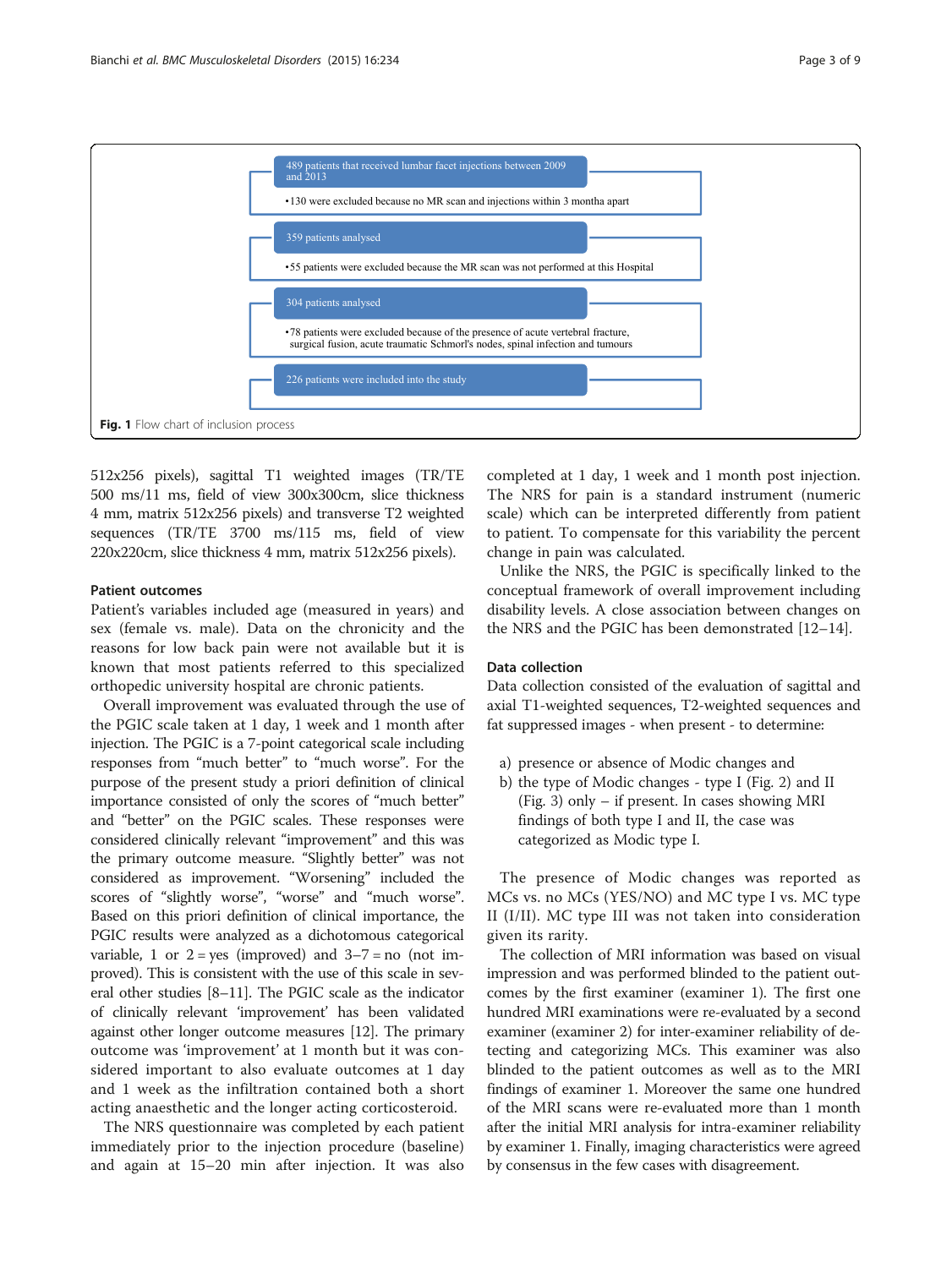<span id="page-3-0"></span>



Fig. 3 a and b Modic type II changes. T1 and T2 weighted sagittal MR images of a patient demonstrating high-signal intensity adjacent to the L5-S1 disc confirms MC type II marrow replacement. The L5-SI disc space is also narrowed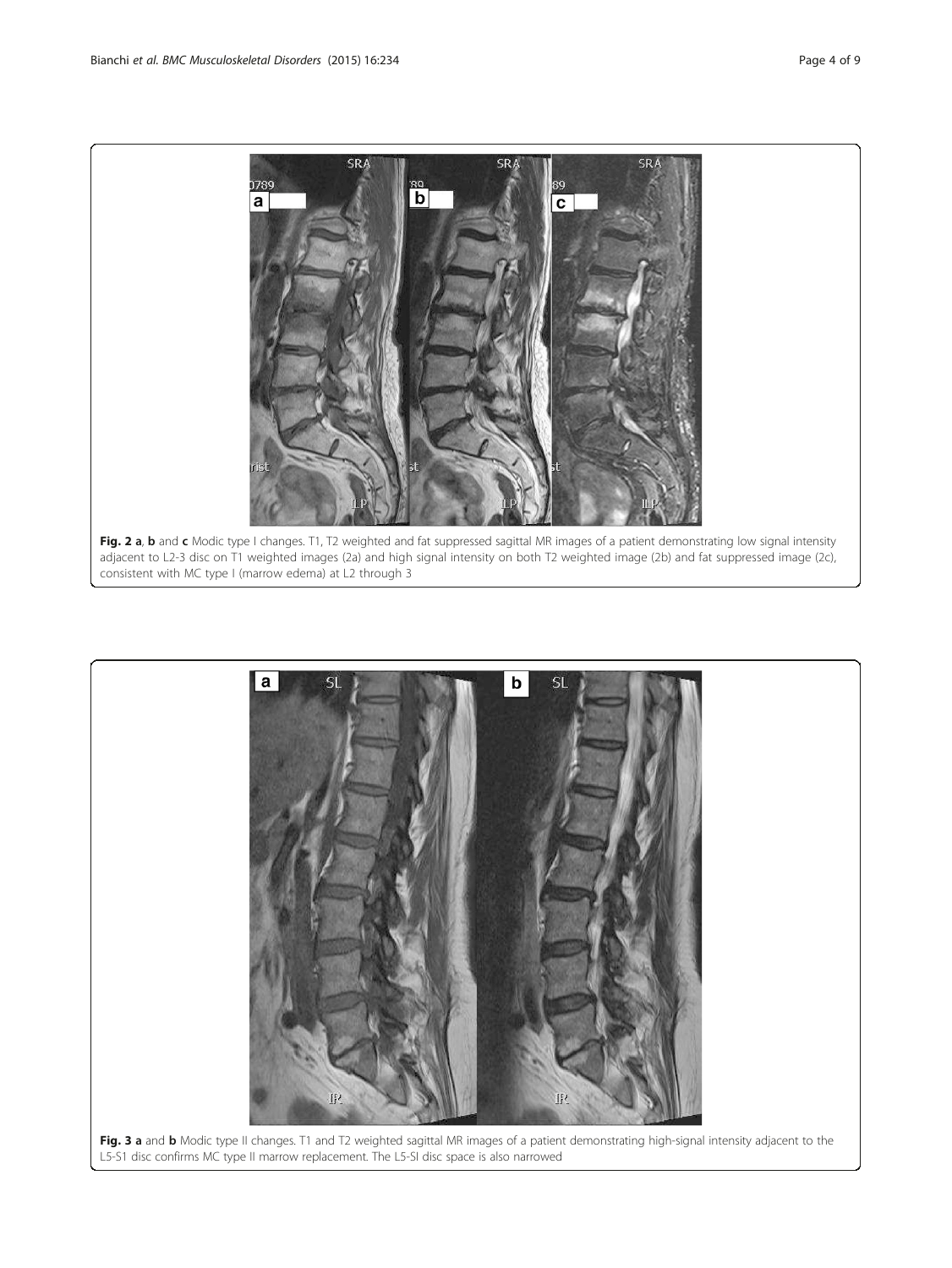#### Statistical analysis

The SPSS version 17.0 program was used for data analysis and the statistical evaluation.

Descriptive statistics of age and gender were calculated.

Cohen's Kappa statistic [\[15](#page-8-0)] was used to assess the intra- and inter-examiner reliability of the identification and categorization of MCs on MRI.

The Chi-squared test was used to explore the relationship between the presence/absence of MCs and type of MCs and "improvement" at 1 day, 1 week and 1 month. A  $p$  value < 0.05 was considered to be statistically significant. The presence and type of MCs were also compared for "worsening" using the Chi-squared test at 1 day, 1 week and 1 month.

For the purpose of the study the differences in pain as percent change in pain severity was calculated. The unpaired *t*-test was then used to compare the differences in change in pain intensity between patients with MC type I and patients without MCs, between patients with MC type I and patients with MC type II, and between patients with presence of MCs (type I and type II) and patients without MCs. Again a  $p$  value < 0.05 was considered to be statistically significant.

A logistic regression analysis was used to fit a predictive model given the variables of the study (independent variable: presence/absence of MCs; outcome variables: PGIC improvement yes/no). These results were presented as unadjusted and adjusted odds ratio (OR) with confidence intervals (CI). All values were adjusted for potential confounders (age and gender).

#### Results

Between the dates of June 2009 and April 2013, 489 patients received imaging-guided lumbar facet joint infiltrations. Of these, 226 patients met the inclusion criteria for the study and 61.1 % were female patients. The mean age of all patients included in the study was 61.6 (SD  $\pm$ 13.33) years with the youngest patient being 23 years old and the oldest patient being 88 years old. Modic changes were observed in 141 of the 226 patients examined (62.4 %). Of these, 83 were Modic change type I (36.72 %), 58 were Modic change type II (25.66 %) and 85 (37.61 %) presented with no Modic changes. There

Table 1 Difference in outcome

was a statistically significant difference in the ages when comparing patients with and without Modic changes. The mean age for patients without Modic changes was 56.6  $(SD = 14.01)$  years, for Modic type I patients it was 64.8  $(SD = 12.52)$  years  $(p = 0.001)$  and for Modic type II patients the mean age was  $64.2$  (SD = 14.01) years ( $p = 0.01$ ). When using the Chi-squared test to compare gender with the various Modic categories there was no significant difference in the gender ratio between the categories.

There were no statistically significant differences in the baseline NRS scores when comparing patients with Modic I, Modic II, and no Modic changes. Modic I patients had a mean NRS score of 6.6 (SD = 2.37), Modic II patients reported a mean score of  $6.9$  (SD = 2.06) and patients without Modic changes had a mean score of 6.6 (SD = 2.19).

#### Intra- and inter-examiner reliability

One hundred MRI scans were independently assessed by both examiners. The intra-examiner reliability for the presence/absence of MCs was  $K = 0.77$  and for MC I vs. MC II  $K = 0.77$  ( $p < 0.001$ ). Inter-examiner reliability was  $K = 0.74$  for presence/absence of MCs and  $K = 0.78$  for MC I vs. MC II ( $p < 0.001$ ). These results demonstrate substantial agreement for both intra- and inter- examiner reliability of detecting and categorizing MCs.

#### Difference in outcome

The proportions (frequencies) of patients reporting "improvement" and "worsening" for the absence of MCs, MC type I only, and MC type II only and presence of MCs (type I and II) are shown in Table 1. The proportion of patients 'unchanged' (PGIC responses of 'slightly better' or 'unchanged') is not reported. A higher percentage of patients without Modic changes reported clinically relevant 'improvement' at 1 month post injection but this did not reach statistical significance.

There was a tendency for the subgroup of patients without MCs to maintain improvement obtained by the intervention longer in time as compared to patients with MC type I, MC type II and with the presence of MCs. Nevertheless, at one month after the intervention, the

|                  | No Modic changes $(N = 85)$ % | Modic I (N = 83) % | Modic II ( $N = 58$ ) % | Modic positive (Modic I and II) ( $N = 141$ ) % P value |      |
|------------------|-------------------------------|--------------------|-------------------------|---------------------------------------------------------|------|
| Improved 1 Day   | 33.7 %                        | 39.8 %             | 32.8 %                  | 36.9 %                                                  | 0.64 |
| Improved 1 Week  | 41.5 %                        | 40.2 %             | 37.5 %                  | 39.1 %                                                  | 0.37 |
| Improved 1 Month | 45.2 %                        | 34.2 %             | 32.1 %                  | 33.3 %                                                  | 0.23 |
| Worse 1 Day      | 10.8 %                        | 9.6%               | 5.1 %                   | 7.7 %                                                   | 0.44 |
| Worse 1 Week     | 14.3 %                        | 13.4 %             | 10.8 %                  | 12.2%                                                   | 0.67 |
| Worse 1 Month    | 17.0 %                        | 14.0 %             | 16.1 %                  | 14.8 %                                                  | 0.66 |

Comparison of the proportion of patients with and without Modic changes reporting clinically relevant "improvement" or "worsening" at 1 day, 1 week and 1 month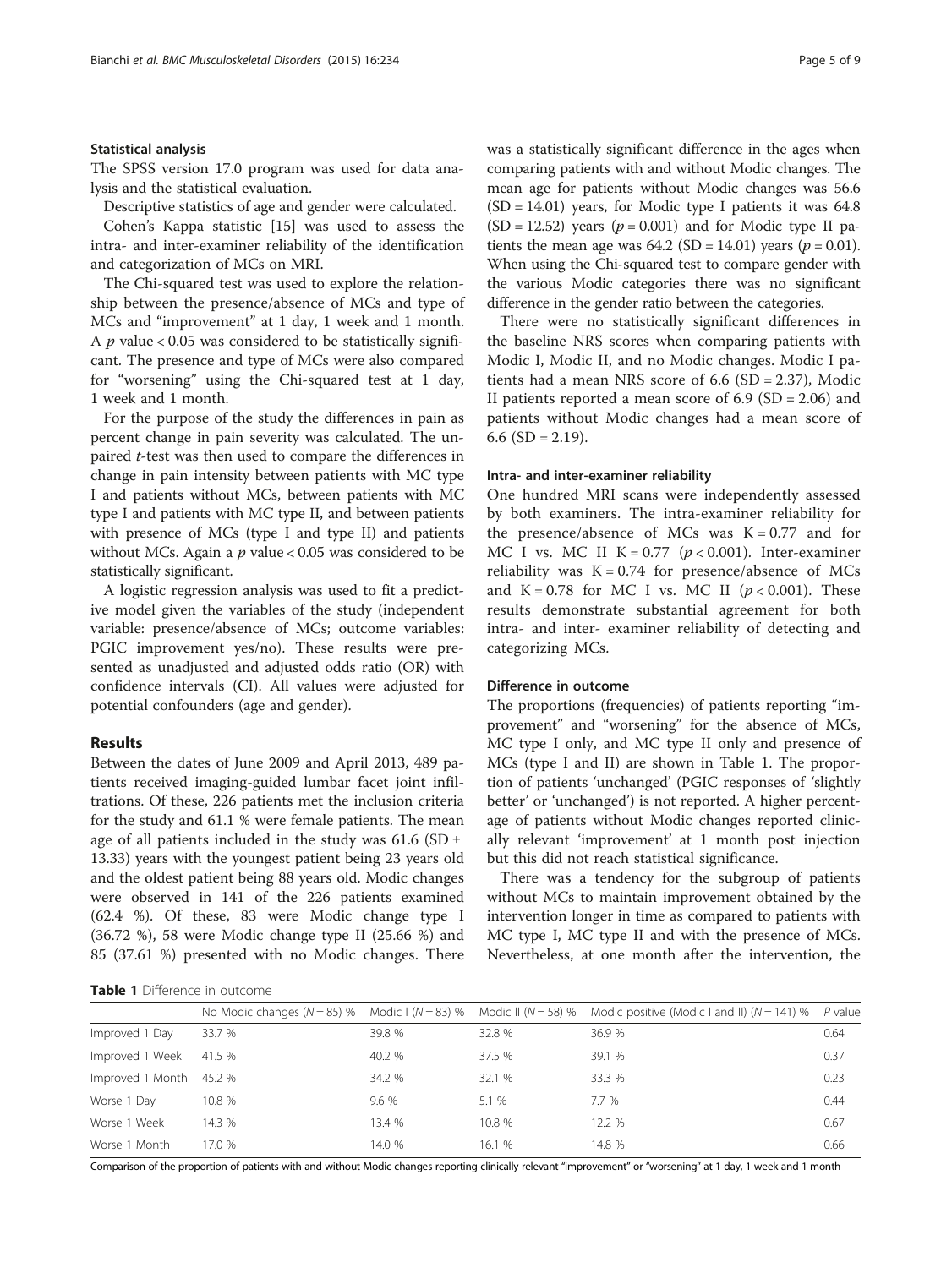proportion of patients that reported a worse outcome increased in all subgroups.

#### Prediction of outcome (improvement)

For the logistic regression analysis two different analyses were conducted: a) improvement (yes/no) in patients with MC type I were compared to patients without MCs, at 1 day, 1 week and 1 month and b) improvement (yes/no) in patients with MC type I were compared to patients with MC type II, at 1 day, 1 week and 1 month (Table 2).

In both analyses the PGIC' results obtained when controlling for age and gender for MC type I, at the three data collection time points, did not demonstrate a significant difference after lumbar facet injection therapy as compared to patients without MCs and as compared to patients with MC type II. However, a lower proportion of patient with MC type I reported "improvement", but this did not reach statistical significance (wide confident intervals) when comparing these patients versus patients without MCs and versus patients with MC type II.

Evaluation for differences in percent change in pain severity (NRS scores) in the group with MC type I only vs. the no MCs group, the group with MC type I only vs. the group with MC type II only, and in the group with the presence of MCs of either type vs. the group with the absence of MCs are shown in Table [3](#page-6-0). At one month, patients without MCs demonstrated a higher mean NRS change score than patients with the presence of MCs (11 % higher) and with MC type I only (14 % higher), but this did not reach statistical significance ( $p = 0.07$ ).

When comparing the mean NRS change scores of patients with MC type I versus patient with MC type II no significance difference in percent change in pain severity was found at all the follow-up periods.

#### **Discussion**

Because there has been a growing research interest in the clinical relevance of Modic changes adjacent to degenerated discs as viewed on MRI [\[2](#page-7-0), [3](#page-8-0), [16](#page-8-0)–[18\]](#page-8-0), the purpose of this study was to further this research by assessing how a specific patient population, i.e., chronic patients with the presence of MCs either type I only, type II only or with MCs type I and II together, responded to therapeutic imaging-guided lumbar facet joint injections, as compared

to patients without MCs. This is the first study trying to make such a comparison. It was hypothesized that because MCs have been linked with LBP in previous studies [[2,](#page-7-0) [3](#page-8-0), [5\]](#page-8-0) patients with MC type I changes may have worse outcomes after therapeutic lumbar facet injections as they may have two sources for their pain – facet joints and bone marrow edema.

The results obtained in this study, which had a fairly large sample size, did not find a clinically relevant link between Modic changes, even type I, and the outcomes after therapeutic lumbar facet injections for any of the data collection time points. It was hypothesized that MC type I patients were likely to respond poorly as their MCs could either be the only pain source or an additional pain source along with the facet articulations [[2](#page-7-0), [3](#page-8-0), [5](#page-8-0), [17, 19](#page-8-0)]. Although the mean NRS change score at 1 month for patients without MCs was 14 % higher than the mean change score for patients with MC type I (i.e., absence of MCs means more pain reduction), this did not quite meet the criteria for statistical significance as the  $p$  value was 0.07. Perhaps a larger sample size would have resulted in this becoming statistically significant, but that would not necessarily mean that it was clinically relevant as the current sample size included 141 patients with MCs. These results are in contrast to the results reported for lumbar disc herniation patients receiving an imaging-guided therapeutic nerve root block where patients with Modic changes (types I and II together) reported significantly worse outcomes compared to lumbar disc herniation patients without Modic changes at the 1 month data collection time point [[20](#page-8-0)]. Both studies used a very similar methodology and identical outcome measures and data collection time points. However, for the lumbar disc herniation patients the MRI findings were linked to their clinical presentation of specific radiculopathy, whereas with lumbar facet injection patients the clinical symptoms are not necessarily as clear and injections are therefore usually done at the most degenerated joints.

Reporting negative results in research studies is as important as reporting positive results. If replicated, negative studies can prevent unnecessary duplication of such studies in the future so that researchers can focus on other issues.

According to Modic et al. [[18](#page-8-0)] the natural course of type I change is replacement with type II over 14 to 36 months.

Table 2 Association with outcome (improvement) Modic I vs. no Modic changes and Modic I vs. Modic II

|         |                         | Modic I vs. No Modic Changes |                         | Modic I vs. Modic II  |  |  |
|---------|-------------------------|------------------------------|-------------------------|-----------------------|--|--|
|         | Unadjusted OR (95 % CI) | Adjusted OR (95 % CI)        | Unadjusted OR (95 % CI) | Adjusted OR (95 % CI) |  |  |
| 1 Day   | $1.30(0.69 - 2.44)$     | $0.94(0.48 - 1.86)$          | $0.74(0.37 - 1.49)$     | $0.79(0.37 - 1.57)$   |  |  |
| 1 Week  | $0.82(0.44 - 1.51)$     | $0.69(0.35 - 1.33)$          | $0.89(0.44 - 1.79)$     | $0.94(0.46 - 1.90)$   |  |  |
| 1 Month | $0.73(0.39 - 1.39)$     | $0.68$ $(0.35 - 1.32)$       | $0.91(0.44 - 1.90)$     | $0.90(0.43 - 1.89)$   |  |  |

Unadjusted and adjusted (age and gender) odds ratios (OR) with 95 % confident interval (CI) for the association with improvement between Modic change type I and no Modic changes as well as Modic I compared to Modic II at the various time points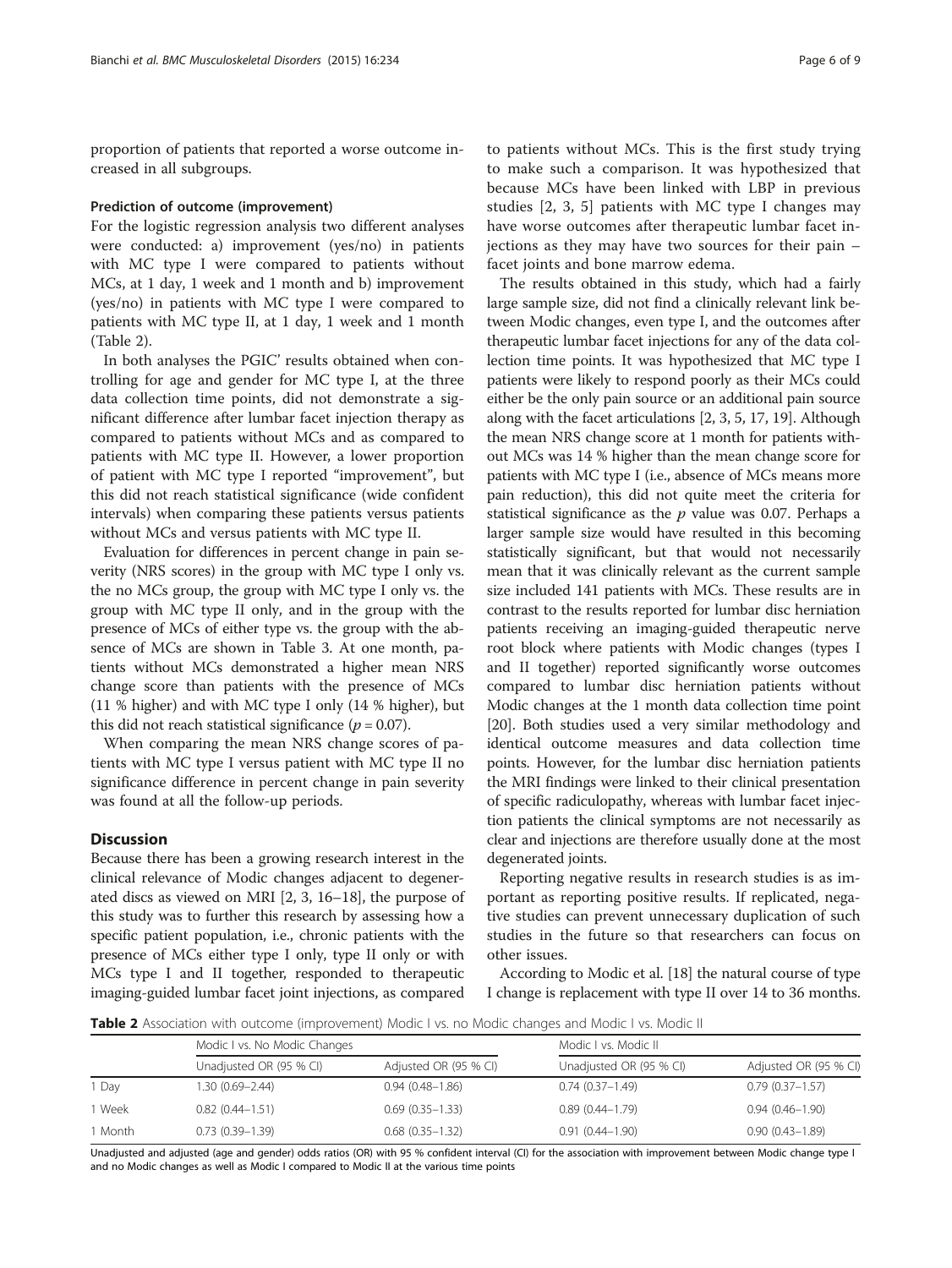<span id="page-6-0"></span>Table 3 Differences in percent change in pain severity (NRS scores) Modic type I vs. no Modic changes, Modic type I vs. Modic type II and Modic changes present (both types I and II) and Modic changes absent

|                      |              | Number | Mean  | <b>SD</b> |
|----------------------|--------------|--------|-------|-----------|
| % NRS Change 1 day   | Modic I      | 81     | 35.46 | 39.35     |
|                      | No Modic     | 85     | 34.90 | 35.29     |
| % NRS Change 1 Week  | Modic I      | 79     | 32.63 | 53.58     |
|                      | No Modic     | 84     | 43.93 | 20.53     |
| % NRS Change 1 Month | Modic I      | 77     | 22.99 | 56.50     |
|                      | No Modic     | 81     | 36.97 | 36.89     |
| % NRS Change 1 Day   | Modic I      | 81     | 35.46 | 39.35     |
|                      | Modic II     | 57     | 39.51 | 37.80     |
| % NRS Change 1 Week  | Modic I      | 79     | 32.63 | 53.58     |
|                      | Modic II     | 55     | 45.19 | 39.68     |
| % NRS Change 1 Month | Modic I      | 77     | 22.99 | 56.50     |
|                      | Modic II     | 54     | 30.52 | 42.56     |
| % NRS Change 1 Day   | Modic   & II | 138    | 37.13 | 38.63     |
|                      | Modic Absent | 85     | 34.90 | 35.29     |
| % NRS Change 1 Week  | Modic   & II | 134    | 37.78 | 48.59     |
|                      | Modic Absent | 84     | 43.93 | 30.53     |
| % NRS Change 1 Month | Modic   & II | 131    | 26.09 | 51.17     |
|                      | Modic Absent | 81     | 36.97 | 36.89     |

N number of patients, NRS numerical rating scale for pain, SD standard deviation

The latter remained stable over 2 to 3 years follow-up evaluation. The exact etiologic mechanism or mechanisms, while unknown, have been thought related to some type of unusual stresses, micro or macro-instability or microtrauma [[19](#page-8-0)]. Recent studies suggest a genetic predisposition in patients showing the presence of MCs at the same level of disc degeneration or disc herniation [\[21, 22](#page-8-0)]. Moreover, Kjaer et al. [\[2](#page-7-0)] suggested that disc degeneration in the presence of MCs has a specific clinical profile and thus they concluded that a degenerated disc per se is a fairly quiet disorder but it constitutes a true clinical entity when MCs are also present. Unfortunately, they considered type I and type II Modic changes together for the purpose of their study, so no more specific conclusion could be drawn.

It has been found that MC type I are related to nonspecific LBP and degenerative disc disease [\[2,](#page-7-0) [3, 5, 17, 19](#page-8-0)] but they have never been directly linked to pain arising from the facet joints. The starting hypothesis that patients with MC type I may have a less favourable outcome from therapeutic imaging-guided facet joint injections, arose from the idea that in those patients part of the LBP may actually arise from the inflammatory changes in the discovertebral region of the spine instead of, or in addition to, the lumbar facet articulations. Thus a procedure direct to the zygapophysial joints will not be as effective in

decreasing pain. The MCs identified on the MRI scans of these patients were not necessarily at the same level as the facet injections. This is not considered a limitation however as the purpose was to determine whether the presence of MCs anywhere in the lumbar spine may be another source of the patient's LBP. Additionally, the presence or absence of edema at the injected facet joints themselves was also not investigated as, although facet joint edema has been observed [[23](#page-8-0)] this is not nearly as common as MCs at the discovertebral junctions. The number of patients with findings of facet joint edema in this current study would have been very small. It would therefore require a very large sample size to obtain sufficient patient numbers with lumbar facet joint edema to assess outcomes when considering the frequency of this finding.

#### Limitations

Only approximately one third of the patients in this study reported clinically significant improvement (PGIC scores) after the therapeutic facet joint injections. Hence, this reinforces the conflicting literature about nonspecific LBP and lumbar facet joint injections. It is important to take into consideration that this current study was based on the hypothesis that the patients' pain arose from their facet joints, but no test, such as anesthetic blocks of the lumbar medial branches, was performed to really identify the source of pain. The selection of the relevant facet articulations was based on imaging findings of the most severely degenerated facet levels. Whether or not this is correct needs further investigation. However, if the Modic changes were the main pain source, this should not have influenced the results. Usually, just after a lumbar facet joint injection into a painful joint the perceived pain disappears quickly, due to the action of the anesthetic, the real steroid effect is noted after a few days and it can last from 1–2 months to 1–2 years. Interestingly, Manchikanti et al. [[24, 25](#page-8-0)] found an equal effectiveness of local anesthetics with or without steroid, indicating a lack of support for the proposition of inflammation in the pain arising from the lumbar facet joints.

Having a longer follow-up time period was not considered necessary for this current study because if the presence of Modic changes was an additional or significant source of the patients' low back pain, these Modic positive patients should have reported worse outcomes after the facet joint injections within this 1 month time frame. The anesthetic and corticosteroid medications do not reach the disc and adjacent vertebral bodies when only injected into the facet articulations and thus could not affect the region of the Modic changes. The protocol used for this current study, including the time periods for the data collection, is also very similar to other published studies [\[20, 26](#page-8-0)]. If effective, the local anesthetic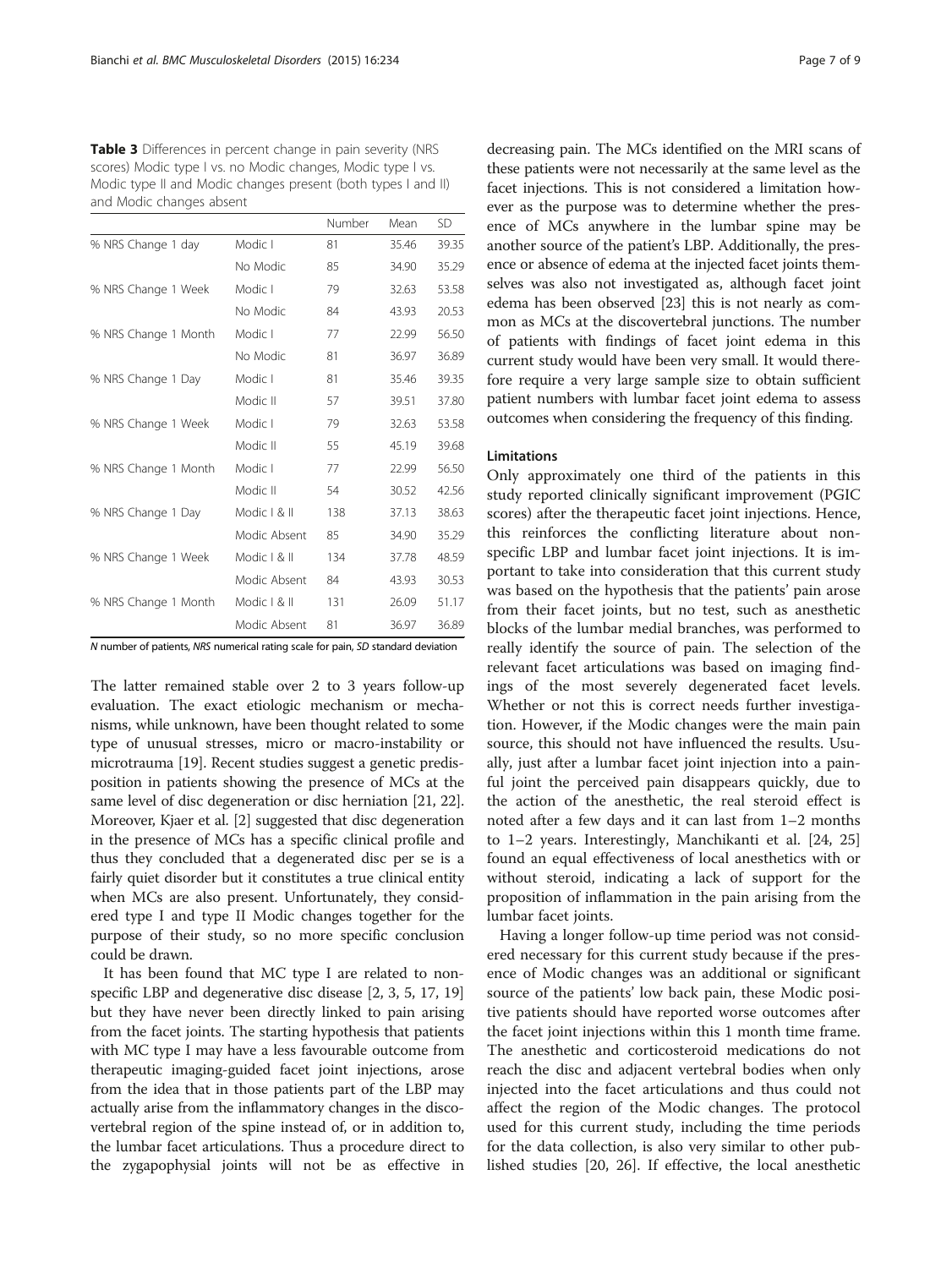<span id="page-7-0"></span>reduces the pain quickly (i.e., 1 day outcomes) whereas the effects of the corticosteroid injected into the facet articulations, would appear at the 1 week and 1 month data collection time points. If the corticosteroid was going to work, it would have worked by 1 month in the targeted injection site.

Including additional outcome measures such as a larger disability questionnaire would be desirable. However, over-all disability is part of the Patient's Global Impression of Change' scale rating and asking the patient to rate their level of function as part of over-all improvement is in the instructions to the patient. This radiology department tested using the Oswestry questionnaire during a pilot study prior to starting the large outcomes database. It was found that this relatively short questionnaire was still too time consuming and disruptive to the flow of this busy department.

Although mistakes could have been made during the interpretation of the MRI studies due to the fact that to define MCs the study is based only on visual impression, the reliability results for detecting and classifying MCs obtained in this study are good, showing a high "substantial" level of inter and intra-examiner reliability, similar to the results obtained from the study of Peterson et al. [[27\]](#page-8-0). Having reached substantial agreement between the two examiners, gives more credibility to the results of the data collected and the data analysis process.

Lastly, the main problems with prospective cohort studies are modifying factors. In this particular study potential modifying factors were likely to be present. These include the fact that information about the chronicity or the reason/cause of patients' low back pain were not known and are difficult to reliably distract from all patient files. However, as the study took place at a specialized university orthopedic hospital where difficult and chronic cases are referred, it is safe to conclude that the vast majority of these lumbar facet injection patients would be in the chronic category. However, there remained aspects of the patients that could have positively or negatively influenced the outcomes, but that we could not evaluate with the present study. It would have been much better if patients could have been categorized into acute and chronic low back pain and the analyses done separately for each group. Moreover, as already stated above, facet joint syndrome is very difficult to define clinically, therefore for similar future studies it will be important to identify patients with pain really coming from the lumbar facet joints to better evaluate this therapeutic option.

#### Conclusions

Although patients without Modic changes showed a tendency toward better outcomes compared to patients with Modic changes, this did not reach statistical significance in a fairly large patient population. Therefore, the present study does not support the hypothesis that LBP patients undergoing imaging-guided lumbar facet injections who also have MC type I have a less favourable outcome from this treatment. Specifically, no statistically and thus clinically significant results, either positive or negative, were found when comparing patients with MCs, either MC type I only, MC type II only or MCs type I and II together, to patients without MCs in terms of improvement and decreased/increased perception of pain. Clinically, this means that the effectiveness of therapeutic lumbar facet joint injections is not altered by the presence or absence of MCs. More studies need to be conducted on the importance of MCs and nonspecific LBP with other possible therapeutic options.

#### Abbreviations

CI: Confidence interval; EK: Ethics kommission (German); K: Kappa statistic; LBP: Low back pain; MC: Modic change; MR: Magnetic resonance; MRI: Magnetic resonance imaging; NRS: Numerical rating scale (for pain); OR: Odds ratio; PGIC: Patients global impression of change; RCT: Randomized clinical trial; SD: Standard deviation; SPSS: Statistical package for the social sciences.

#### Competing interests

The authors declare that they have no competing interests.

#### Authors' contributions

MB: Reading the MRI scans; analysis and interpretation of the data; drafting of the manuscript. CKP: Reading the MRI scans; conception and design of the study; revising manuscript critically for important intellectual content; final approval of the version to be published. CWAP: Performance of imagingguided facet injections; revising manuscript critically for important intellectual content; final approval of the version to be published; JH: Performance of imaging-guided facet injections; revising manuscript critically for important intellectual content; final approval of the version to be published; JB: Conception and design of the study; analysis and interpretation of the data; revising manuscript critically for important intellectual content; final approval of the version to be published. All authors read and approved the final manuscript.

#### Acknowledgements

Funding for this study was provided by the Vontobel-Stiftung, Tödistrasse 17, 8002 Zürich, Switzerland.

#### Author details

<sup>1</sup> Private Practice & Chiropractic Medicine Department, Orthopaedic University Hospital Balgrist, University of Zürich, Forchstrasse 340, 8008 Zürich, Switzerland.<sup>2</sup> Departments of Radiology and Chiropractic Medicine Orthopaedic University Hospital Balgrist, University of Zürich, Forchstrasse 340, 8008 Zürich, Switzerland. <sup>3</sup>Department of Radiology, Orthopaedic University Hospital of Balgrist, University of Zürich, Forchstrasse 340, 8008 Zürich, Switzerland. <sup>4</sup>Department of Radiology, University Hospital, University of Zürich, Rämistrasse 100, 8091 Zürich, Switzerland. <sup>5</sup>Research and Continuing Professional Development, Anglo-European College of Chiropractic, 13-15 Parkwood Road, Bournemouth BH5 2DF, UK.

#### Received: 13 May 2014 Accepted: 14 August 2015 Published online: 04 September 2015

#### References

- 1. Airaksinen O, Brox JI, Cedraschi C, Hildebrandt J, Klaber-Moffett J, Kovacs F, et al. Chapter 4 European guidelines for the management of chronic nonspecific low back pain. Eur Spine J. 2006;15 Suppl 2:S192–300.
- 2. Kjaer P, Korsholm L, Bendix T, Sorensen JS, Leboeuf-Yde C. Modic changes and their associations with clinical findings. Eur Spine J. 2006;15:1312–9.